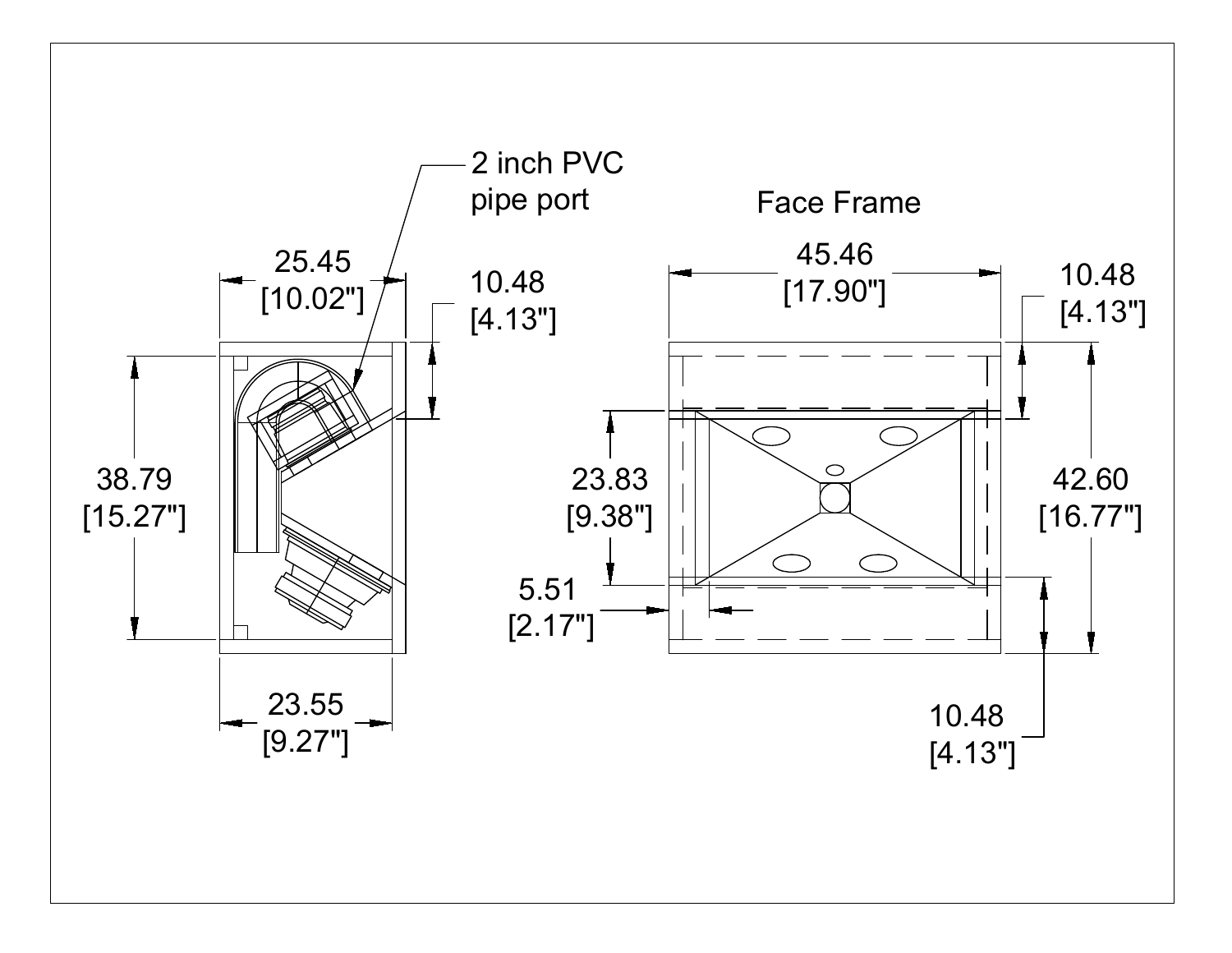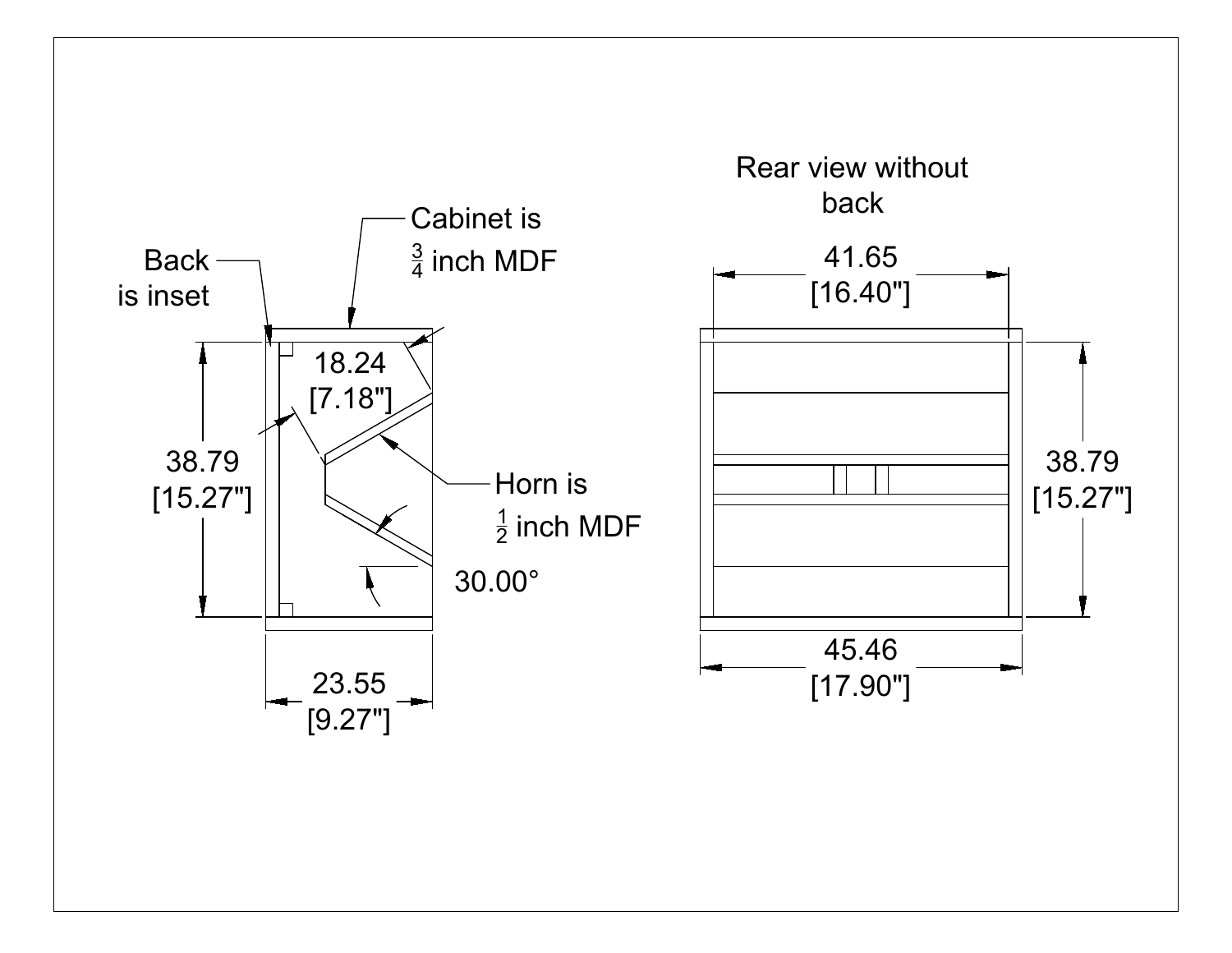## Section, horn panel locations on side

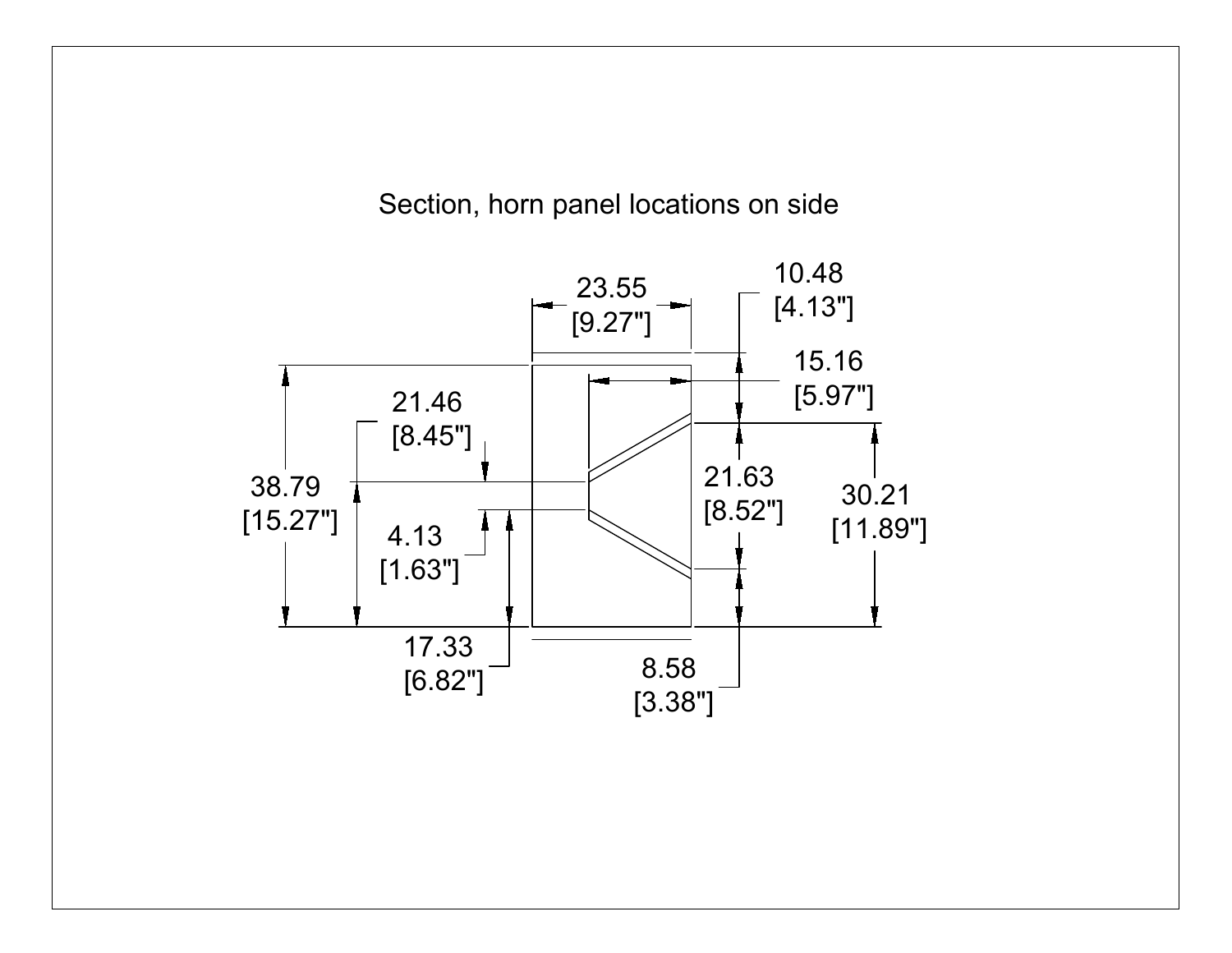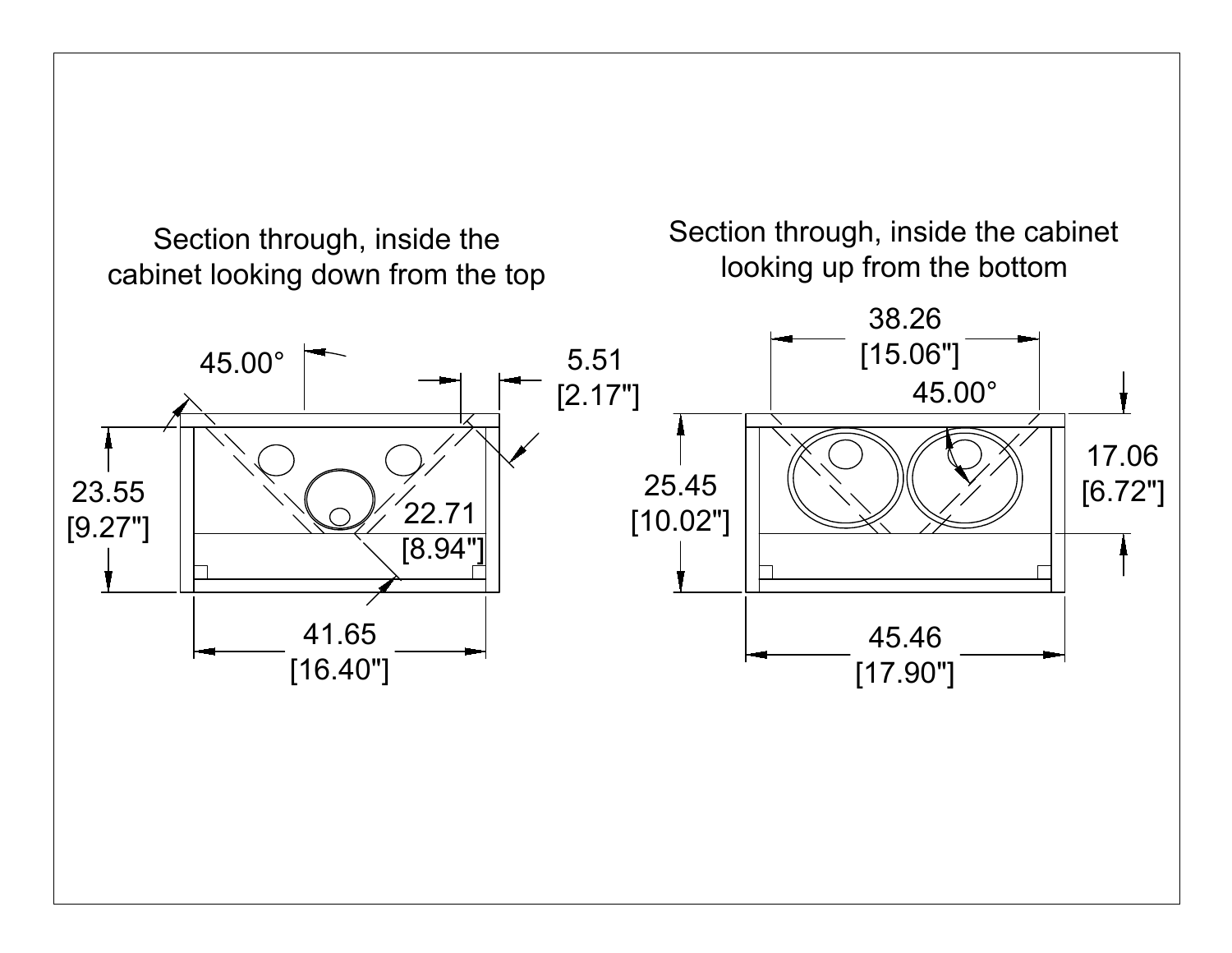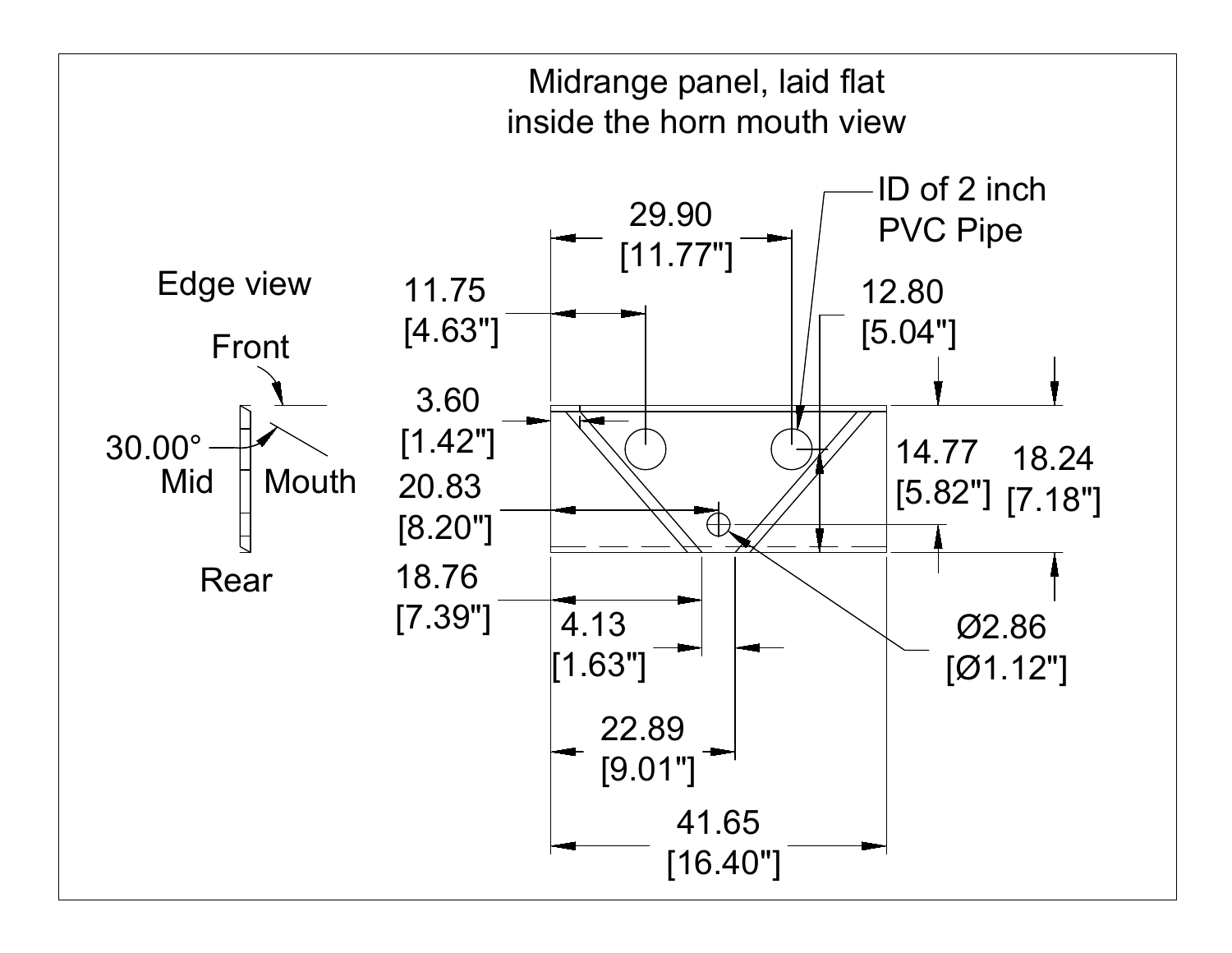Woofer panel, laid flat inside the horn mouth view

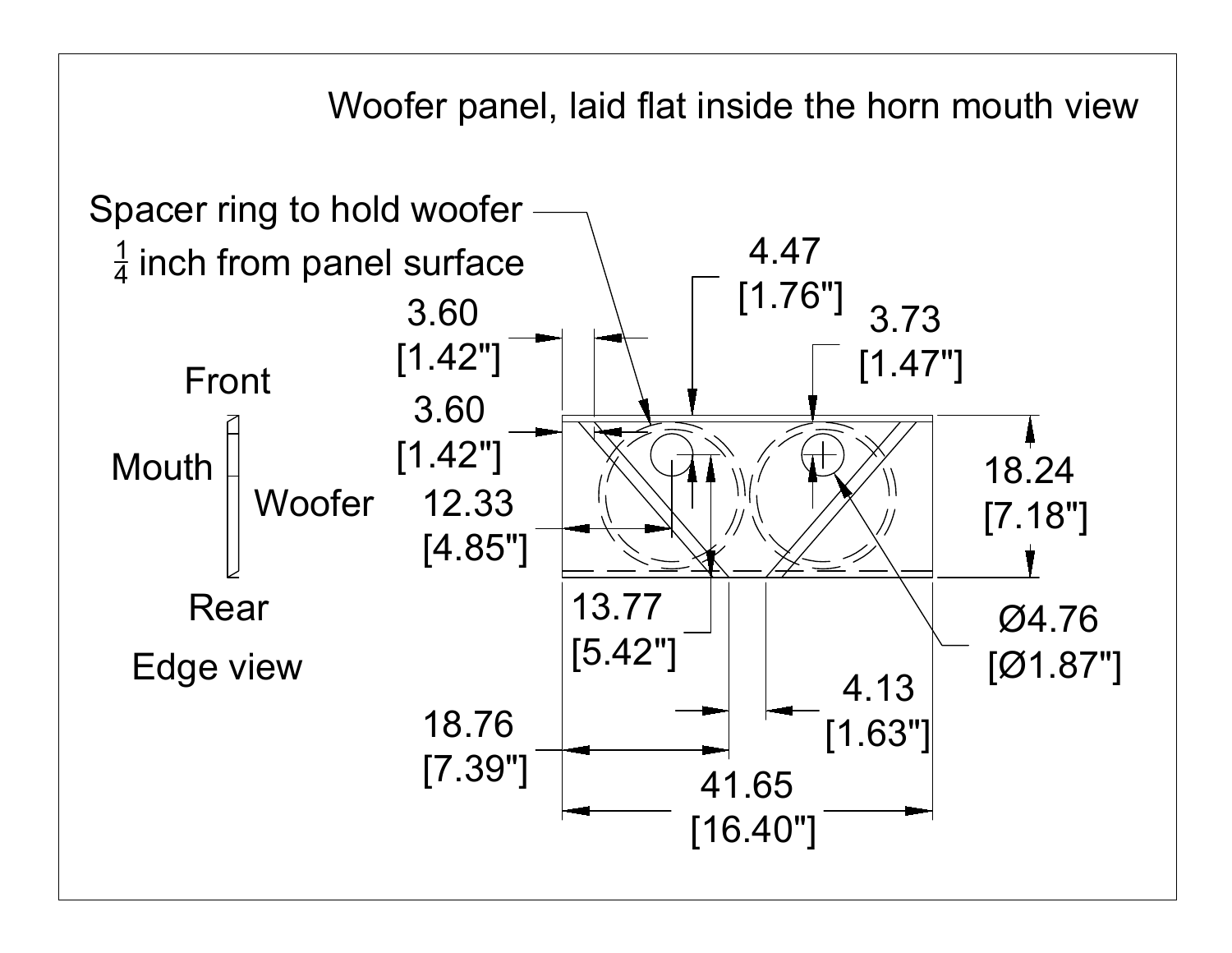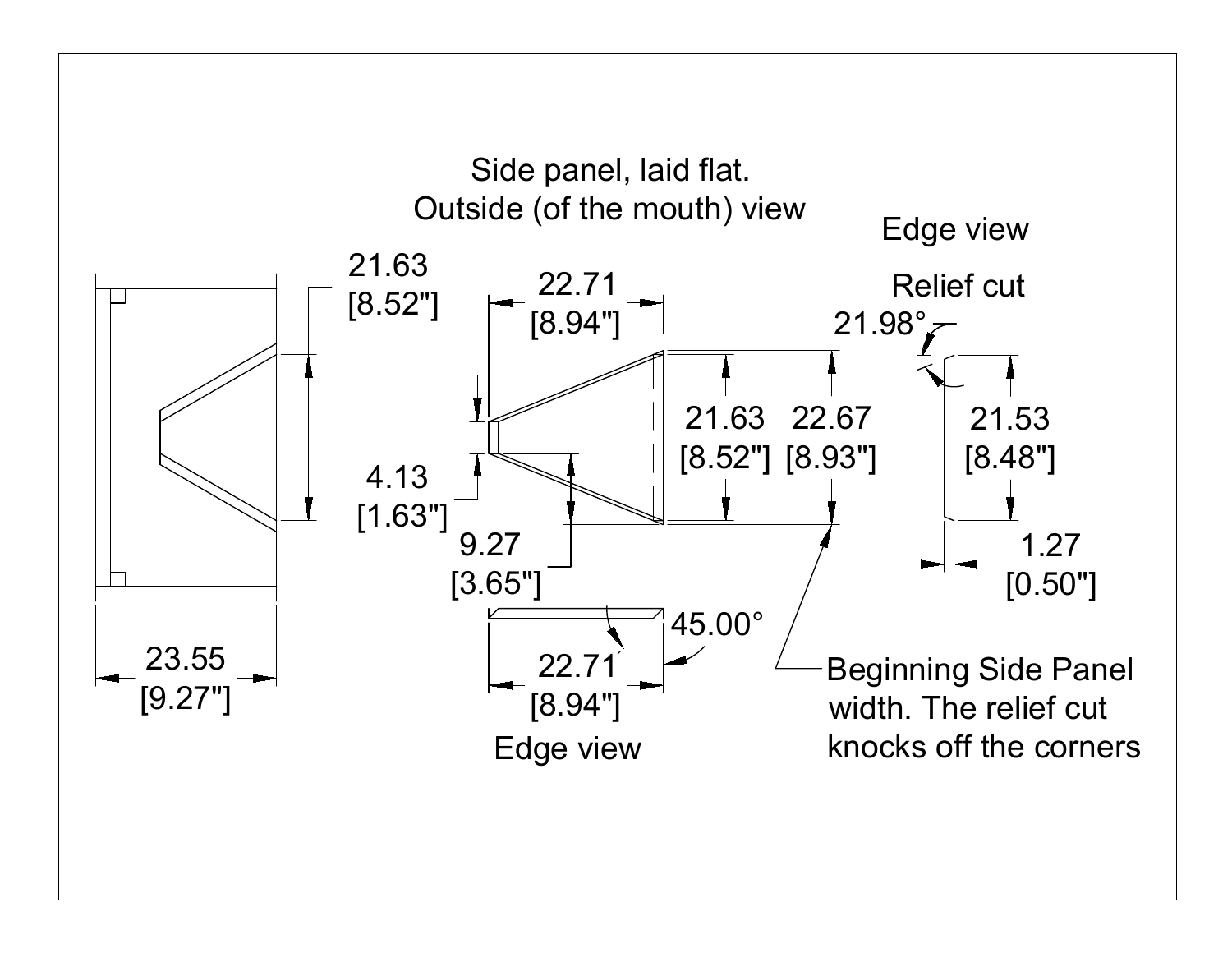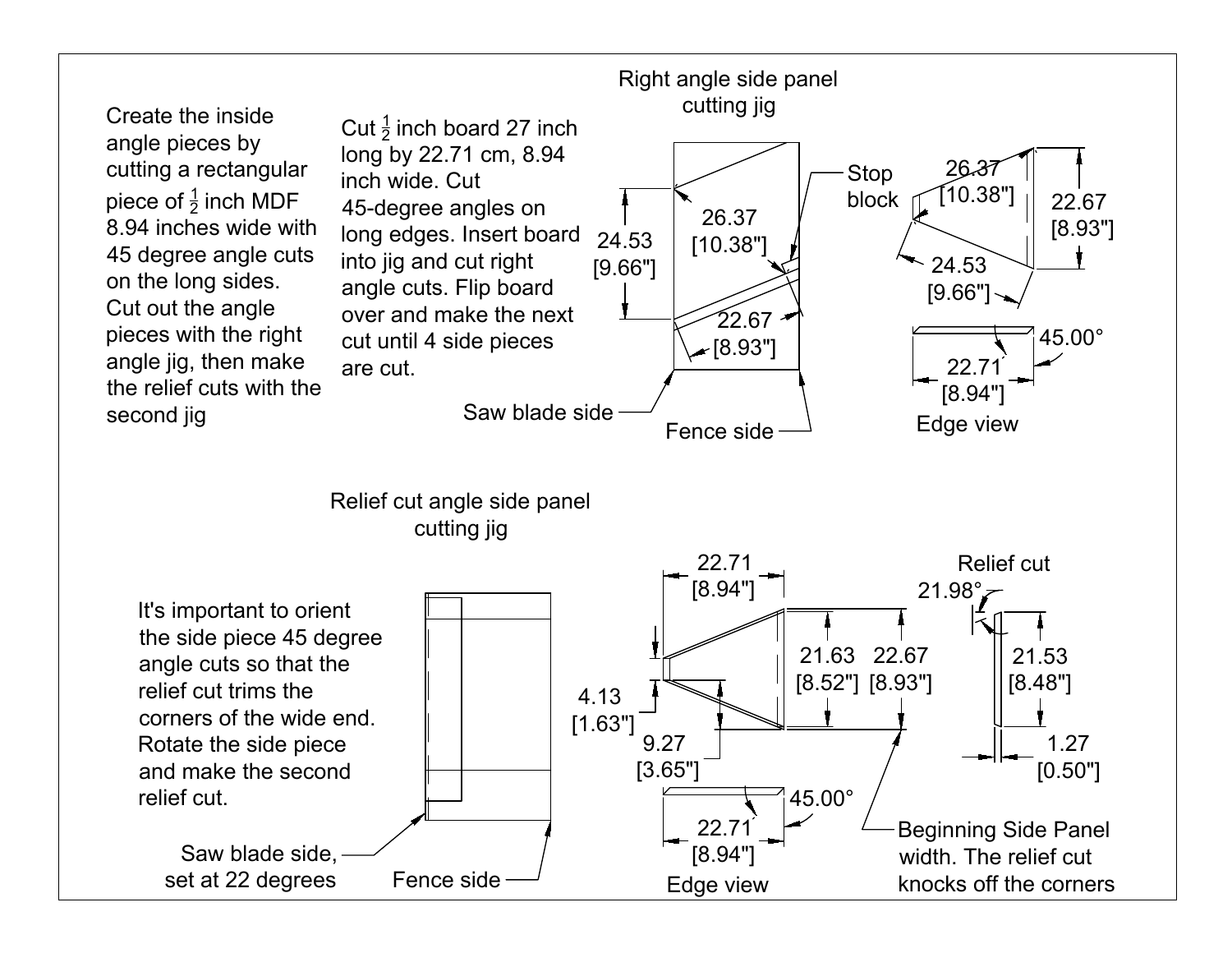